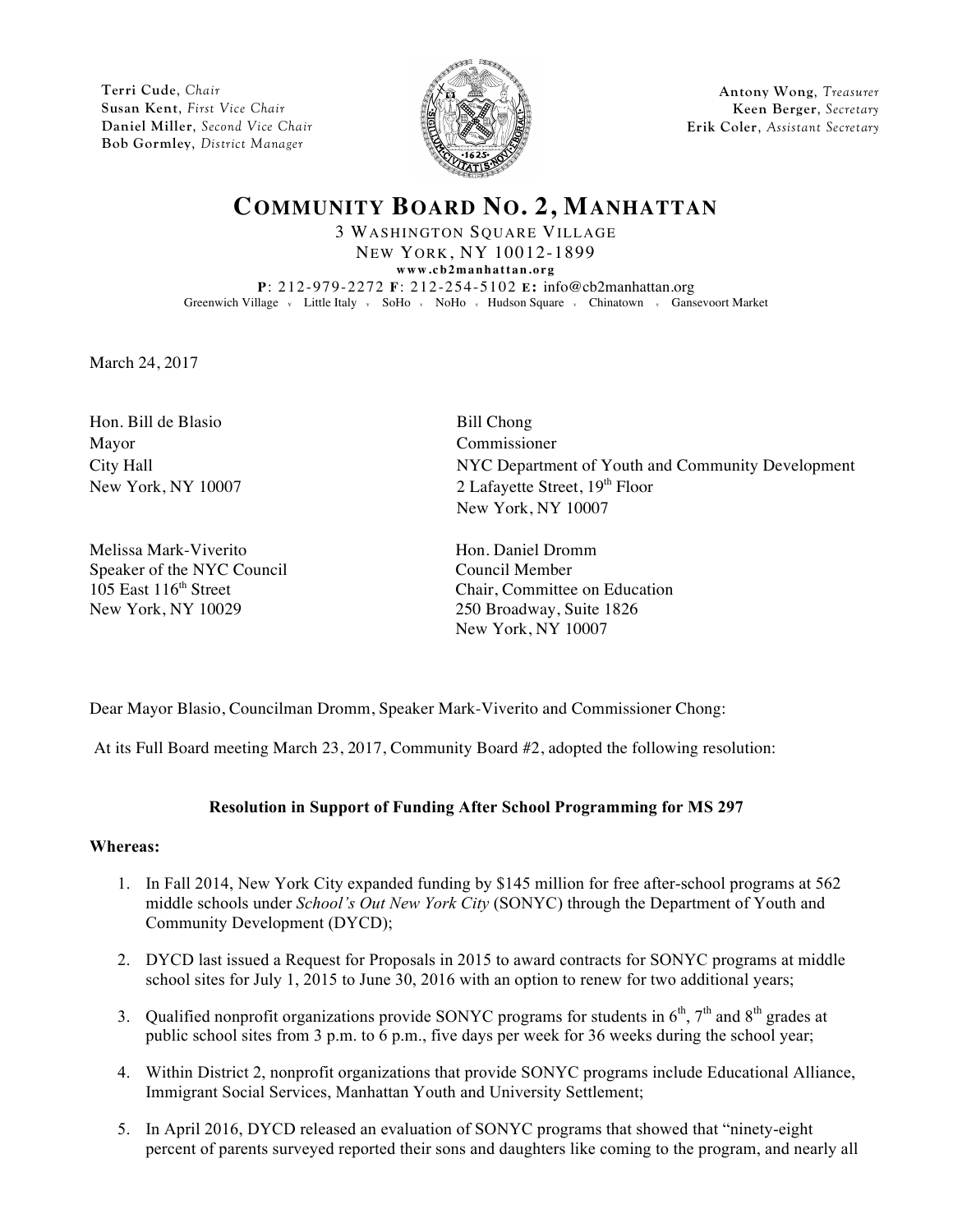of the families said they would recommend SONYC to other families;"

- 6. SONYC programs provide middle school students with the support of caring adults and offer engaging, fun activities designed to encourage participants to pursue their passions and help them through the challenging years of early adolescence, a period of extraordinary change and a demanding time for both students and their families;
- 7. As students transition from elementary school to high school, after school programs targeted to middle school students help students develop new skills and interests, prepare for high school, encourage greater experimentation in academics, arts and athletics and provide students with safe environments and absorbing activities to occupy them after school, particularly important for working parents;
- 8. High quality after school programs bring a wide range of benefits for middle school students including improved academic performance, improved classroom behavior, reduced drug use, and positive health outcomes, particularly when programs encourage physical activity and good dietary habits, and reduces the achievement gap among diverse communities;
- 9. Within District 2, 100% of the choice middle schools and 100% of the unzoned middle schools south of  $23<sup>rd</sup>$  street offer their students free after school programs including:
	- a. District 2 schools serving grades 6-8 at Simon Baruch Middle School, City Knoll Middle School, East Side Middle School, Hudson River Middle School, Lab School, Lower Manhattan Community Middle School, Manhattan Academy of Technology, Salk School of Science and Yorkville East Middle School;
	- b. District 2 schools serving grades 6-12 at Clinton School for Writers & Artists, Institute for Collaborative Education Professional Performing Arts School, Quest to Learn and School of the Future; and,
	- c. District 2 schools serving grades K-8 at Battery Park City School, Ella Baker School and Spruce Street Middle School;
- 10. MS 297 will enroll students who live in the MS 297 zone as well as students throughout District 2 and will compete for these students with the 23 other District 2 middle schools;
- 11. To be on equitable footing with the other District 2 middles schools, particularly for working families that rely on free after school resources, MS 297 will need DYCD funding to provide free after school programs for its students;
- 12. For the 2017 2018 school year, because MS 297 will be co-located, temporarily, at MS 260 Clinton School, MS 297 will need DYCD to allocate additional seats to the SONYC program at the Clinton School site to accommodate the additional demand for after school programs from MS 297 students; and,
- 13. For the 2018-2019 school year, DYCD will need to issue a RFP to approve after school contracts at new school sites that have opened since it issued its 2015 RFP, including a new SONYC program at MS 297 at 75 Morton.

**Therefore be it resolved** that Community Board 2, Manhattan (CB 2) urges the Mayor and our City Council to allocate funding in the FY 2018 budget for additional SONYC seats at the Clinton School site to accommodate students at MS 297; and,

**Be it further resolved** that CB 2 urges the Department of Youth and Community Development to issue another Request for Proposals for SONYC programs at new school sites for the 2018-2019 school year, to include MS 297 at 75 Morton.

**VOTE: Unanimous, with 36 Board Members in favor.**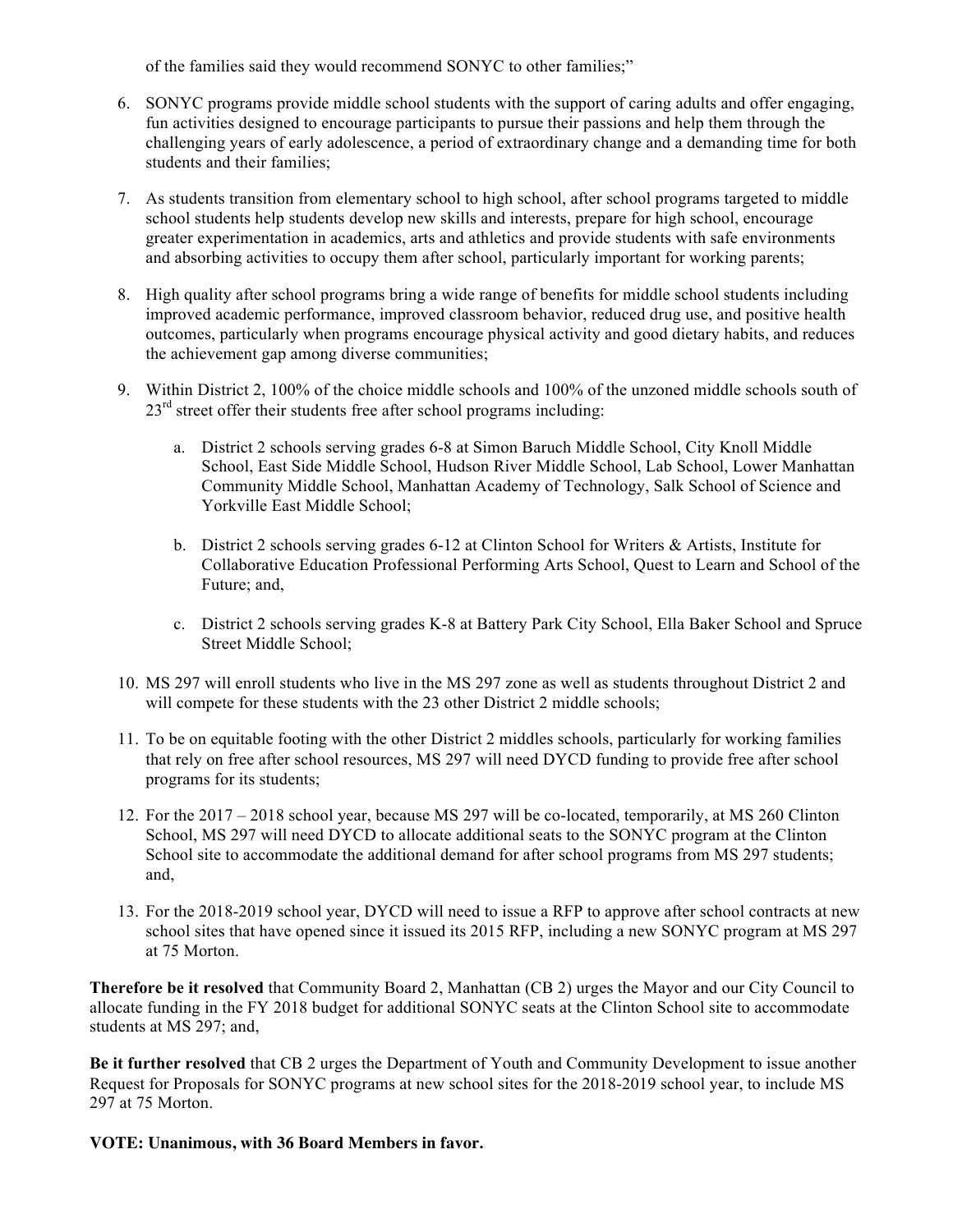Please advise us of any decision or action taken in response to this resolution.

Sincerely,

Terri Cude Lucie (Comme Comme Comme Comme Chair Juan )

TC/EM

rely en

Community Board #2, Manhattan Schools and Education Committee Community Board #2, Manhattan

c: Hon. Deborah Glick, State Assembly Member Hon. Yuh-Line Niou, State Assembly Member Hon. Brad Hoylman, NY State Senator Hon. Daniel Squadron, NY State Senator Hon. Scott M. Stringer, NYC Comptroller Hon. Latisha James, Public Advocate Hon. Corey Johnson, Council Member Hon. Margaret Chin, Council Member Hon. Rosie Mendez, Council Member Hon. Gale Brewer, Manhattan Borough President Bonnie LaBoy, Superintendent, District 2, NYC DOE Lorraine Grillo, President and CEO, School Construction Authority Robin Broshi, President, CECD2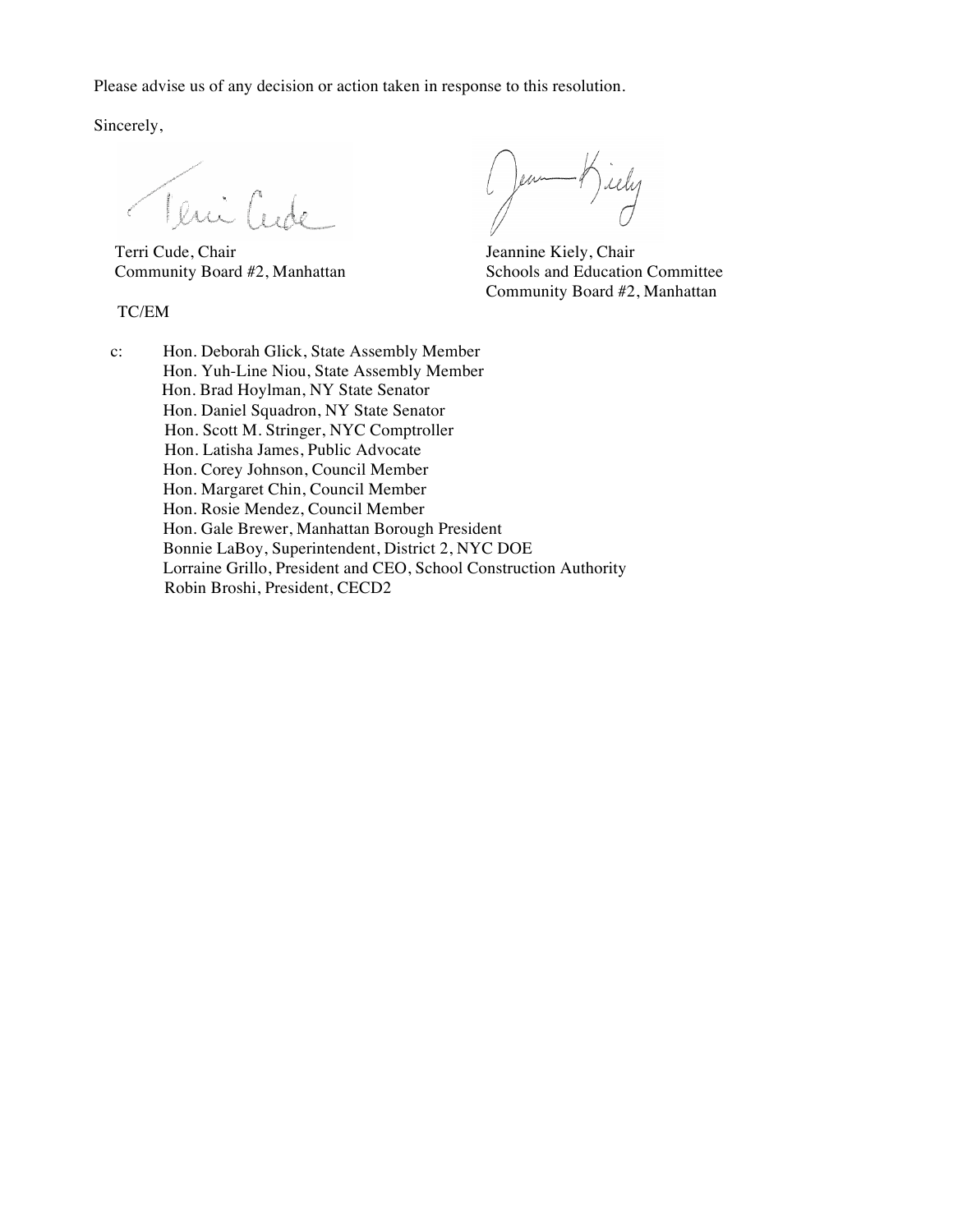**Terri Cude**, *Chair* **Susan Kent**, *First Vice Chair* **Daniel Miller**, *Second Vice Chair* **Bob Gormley**, *District Manager*



**Antony Wong**, *Treasurer* **Keen Berger**, *Secretary* **Erik Coler**, *Assistant Secretary*

## **COMMUNITY BOARD NO. 2, MANHATTAN**

3 WASHINGTON SQUARE VILLAGE NEW YORK, NY 10012-1899

**www.cb2manhattan.org P**: 212-979-2272 **F**: 212-254-5102 **E:** info@cb2manhattan.org Greenwich Village v Little Italy v SoHo v NoHo v Hudson Square v Chinatown v Gansevoort Market

March 24, 2017

Carmen Farina Chancellor Department of Education New York, NY 10271 Tweed Court House 52 Chambers Street New York, NY 10007

Dear Chancellor Farina:

At its Full Board meeting March 23, 2017, Community Board #2, adopted the following resolution:

## **Resolution in Support of Naming MS 297 in Honor of Jane Jacobs**

### **Whereas:**

- 1. Community Board 2 (CB 2) has nurtured and shepherded a new public middle school at 75 Morton Street for 11 years, passed 17 resolutions and hosted three rallies and numerous forums and public meetings;
- 2. MS 297 will open in Fall 2017 and move into 75 Morton Street in Fall 2018, due to sustained, community-driven, grass roots advocacy by CB 2, Community Education Council District 2 (CECD2), parents, community activists, community organizations and our elected officials, who identified the existing building and put forth a recommendation for its reuse as new school;
- 3. Jane Jacobs, an author, activist and community organizer who lived in Greenwich Village, had a profound impact on our community:
	- a. Jacobs' 1961 book, *The Death and Life of Great American Cities*, became one of the most influential American texts about the inner workings and failings of cities, inspiring generations of urban planners and activists;
	- b. Jacobs disagreed with the notion that the city's oldest neighborhoods should be demolished to make way for high-rise buildings and highways;
	- c. Instead, Jacobs helped preserve neighborhood from the West Village to Little Italy and led initiatives to i) prevent the demotion of a 14-block stretch from West Eleventh Street to Morton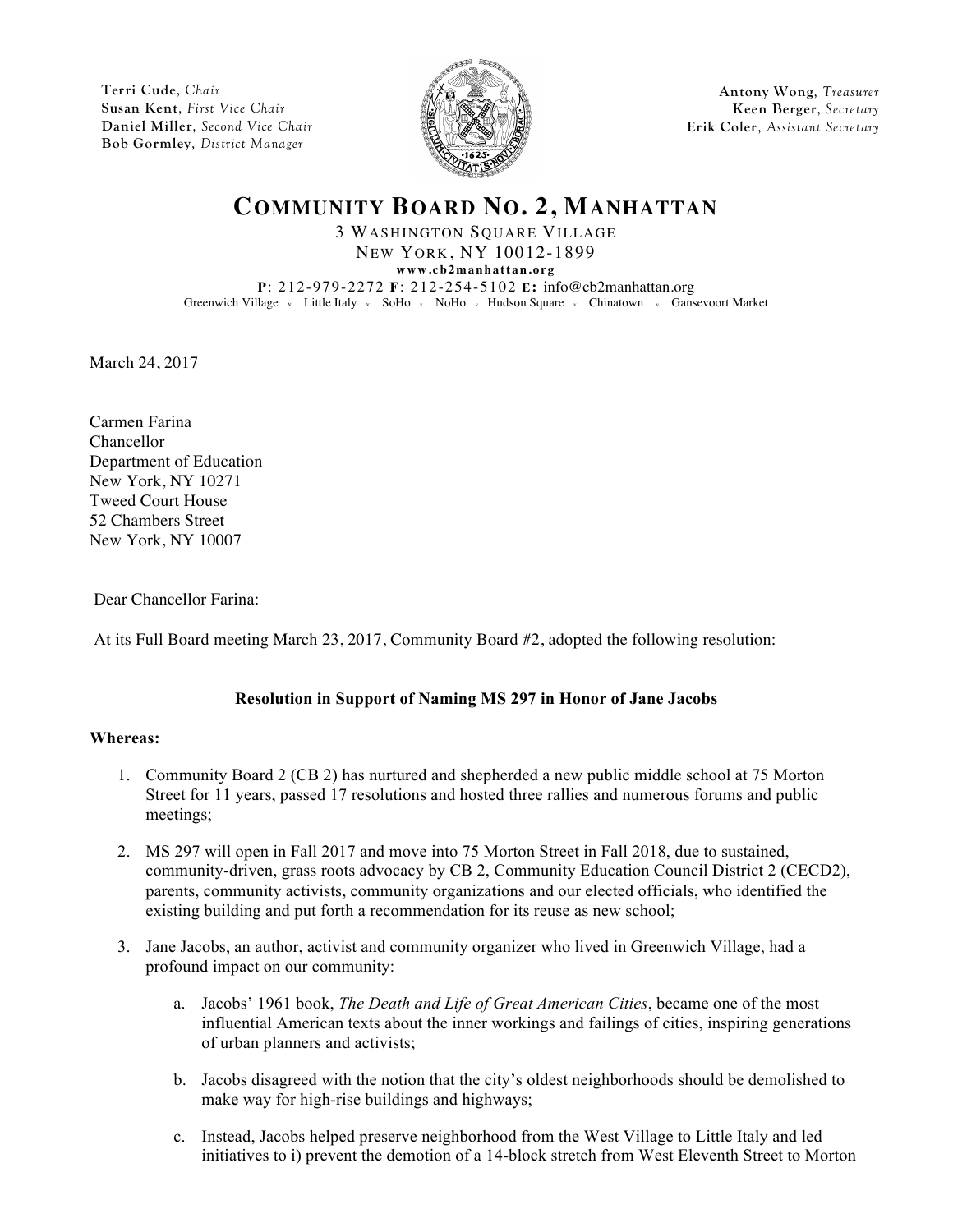Street for an urban renewal project, ii) block Robert Moses from allowing cars to drive through Washington Square Park and iii) stop the construction of the Lower Manhattan Expressway; and,

- d. Jacobs championed new, community-based approaches to planning, which created a framework for community boards, community education councils and other community organizations to give voice to local communities in decision-making and planning;
- 4. Our community's push to open a new middle school in Greenwich Village is the embodiment of the spirit of Jane Jacobs work, in particular, the grassroots movement that identified the 75 Morton building and advocated for its reuse as a new public school in response to the problem of overcrowding in our neighborhood schools;
- 5. The addition of 600 new middle school students and 100 new District 75 students combined with the design of the new school, which includes a light-filled ground floor cafeteria and the regeneration of a corner parking lot into a welcoming play yard, will breathe new life into our community and add to the sidewalk ballet – an unrehearsed choreography of urban dwellers going about their business – that, according to Jacobs, creates the vitality of city life;
- 6. This example of community-based urban planning can become a model for how the local community partners with the Department of Education and School Construction Authority to site, design, envision new public schools;
- 7. The legacy of Jane Jacobs provides rich curriculum opportunities for middle school students at MS 297; and,
- 8. Greenwich Society for Historic Preservation supports naming MS 297 in honor of Jane Jacobs in light of Jacob's historical importance in our community and her advocacy for community-based planning and in recognition of the community-driven effort and grassroots campaign to identify the 75 Morton building and reuse it as a public school.

**Therefore be it resolved** that Community Board 2, Manhattan (CB 2) urges the Department of Education to name MS 297 the Jane Jacobs Middle School in honor of the legacy of Jane Jacobs to community-based urban planning and the preservation and regeneration of the West Village and surrounding neighborhoods, and how our community's advocacy for a new middle school at 75 Morton Street embodies this legacy; and,

**Be it further resolved** that CB 2 urges the Department of Education and the School Construction Authority to embrace the 75 Morton model of local community engagement and input for how the city sites, designs and envisions new public schools.

### **VOTE: Unanimous, with 36 Board Members in favor.**

Please advise us of any decision or action taken in response to this resolution.

Sincerely,

Teni Cente

Terri Cude, Chair **Jeannine Kiely**, Chair

Jean Hiely

Community Board #2, Manhattan Schools and Education Committee Community Board #2, Manhattan

TC/EM